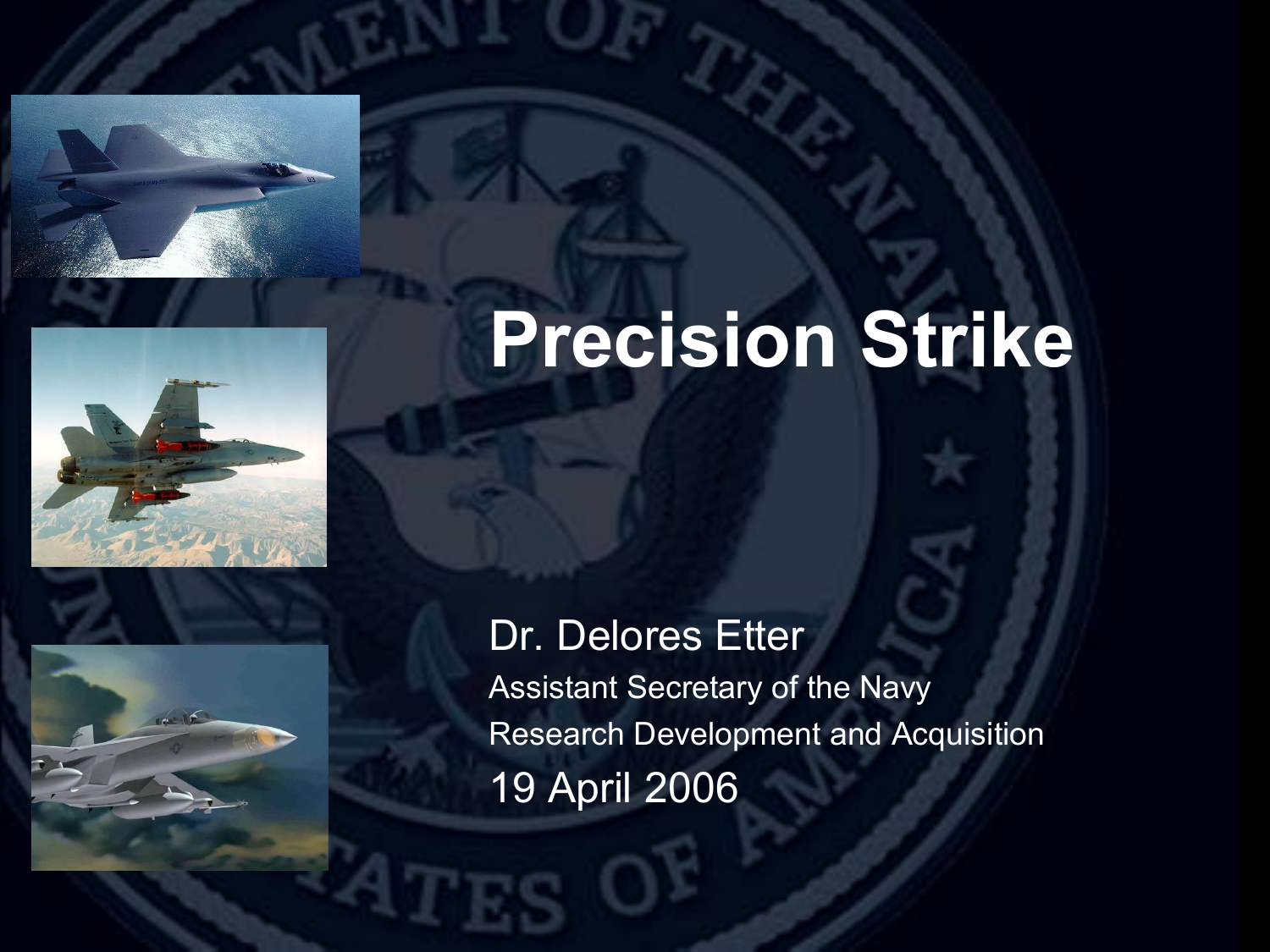## **Strategic Environment**

- Engaged in the Global War on Terror
- Quadrennial Defense Review
- Fiscal Challenges (FY07 Budget Submitted to Congress)

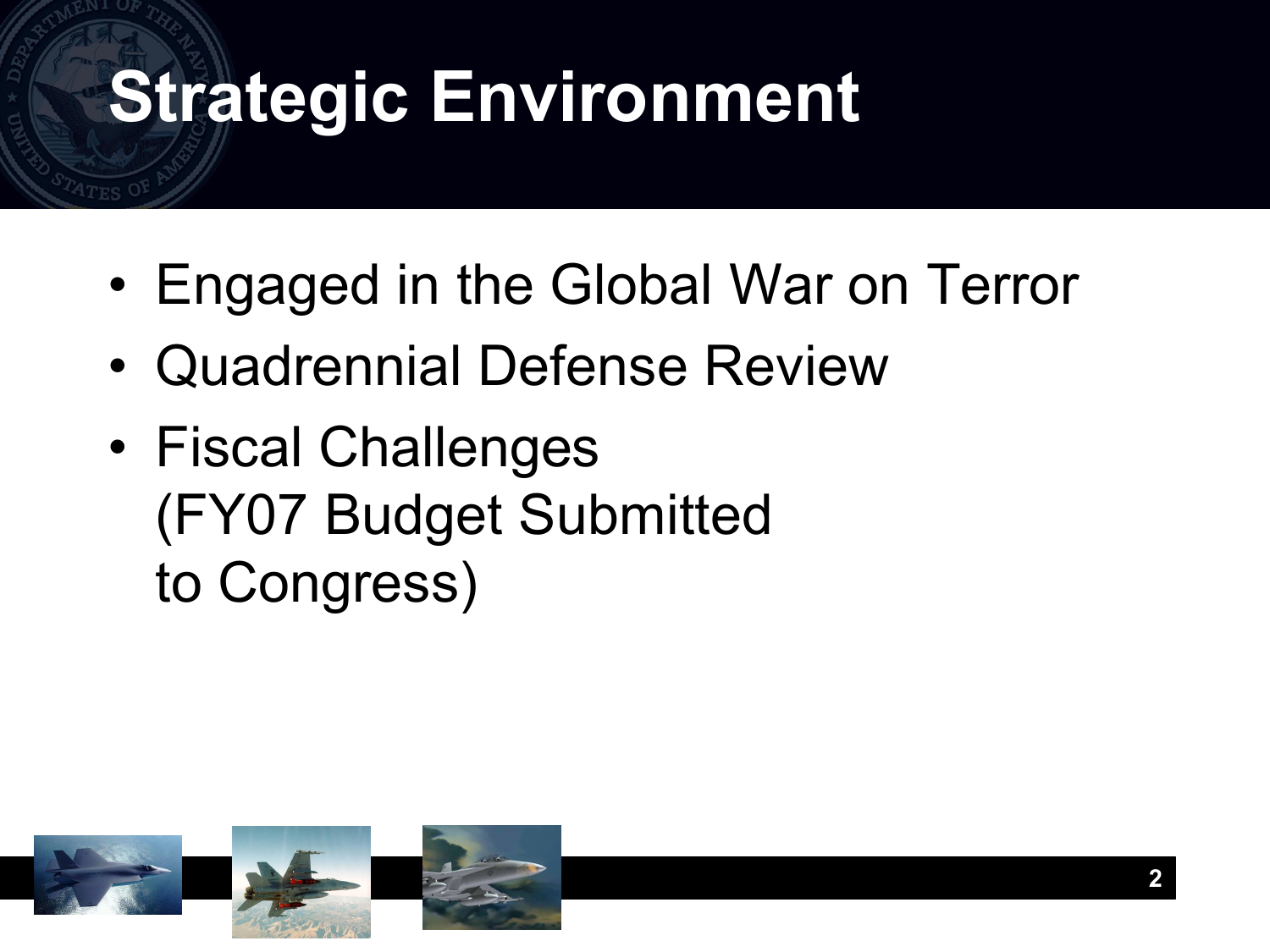# **ASN (RDA) Vision**

To provide weapons, systems and platforms for the men and women of the Navy/Marine Corps that support their missions and give them a technological edge over our adversaries.

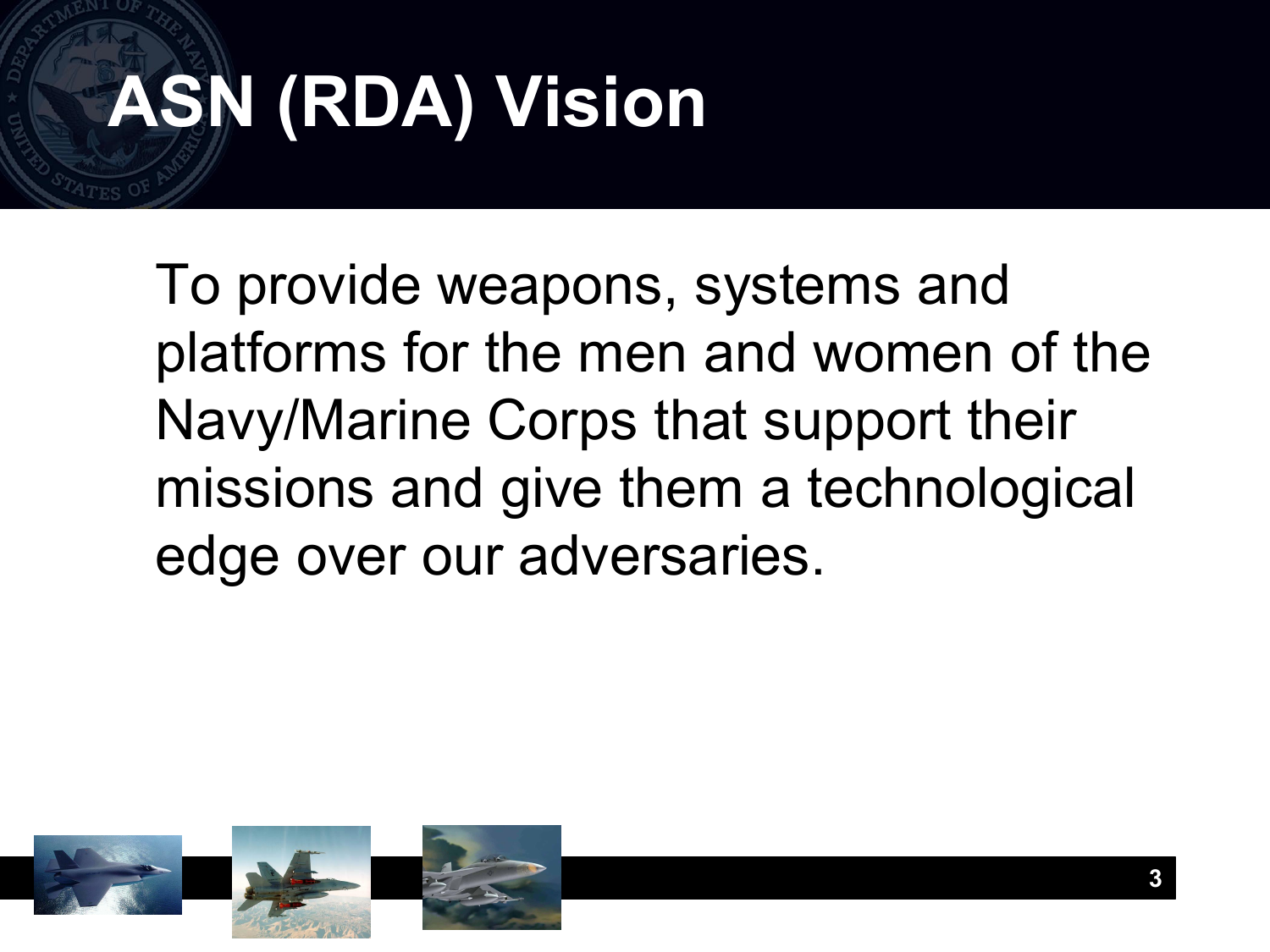# **ASN (RDA) Goals**

- Expedite GWOT acquisition programs as much as possible without compromising safety.
- Reduce volatility in ongoing and current acquisition programs.
- Develop an investment/transition strategy for Science and Technology (S&T) to ensure future technological edge.
- Lead the Acquisition Enterprise component of the Naval Enterprise, in collaboration with OPNAV/HQMC and the fleet.

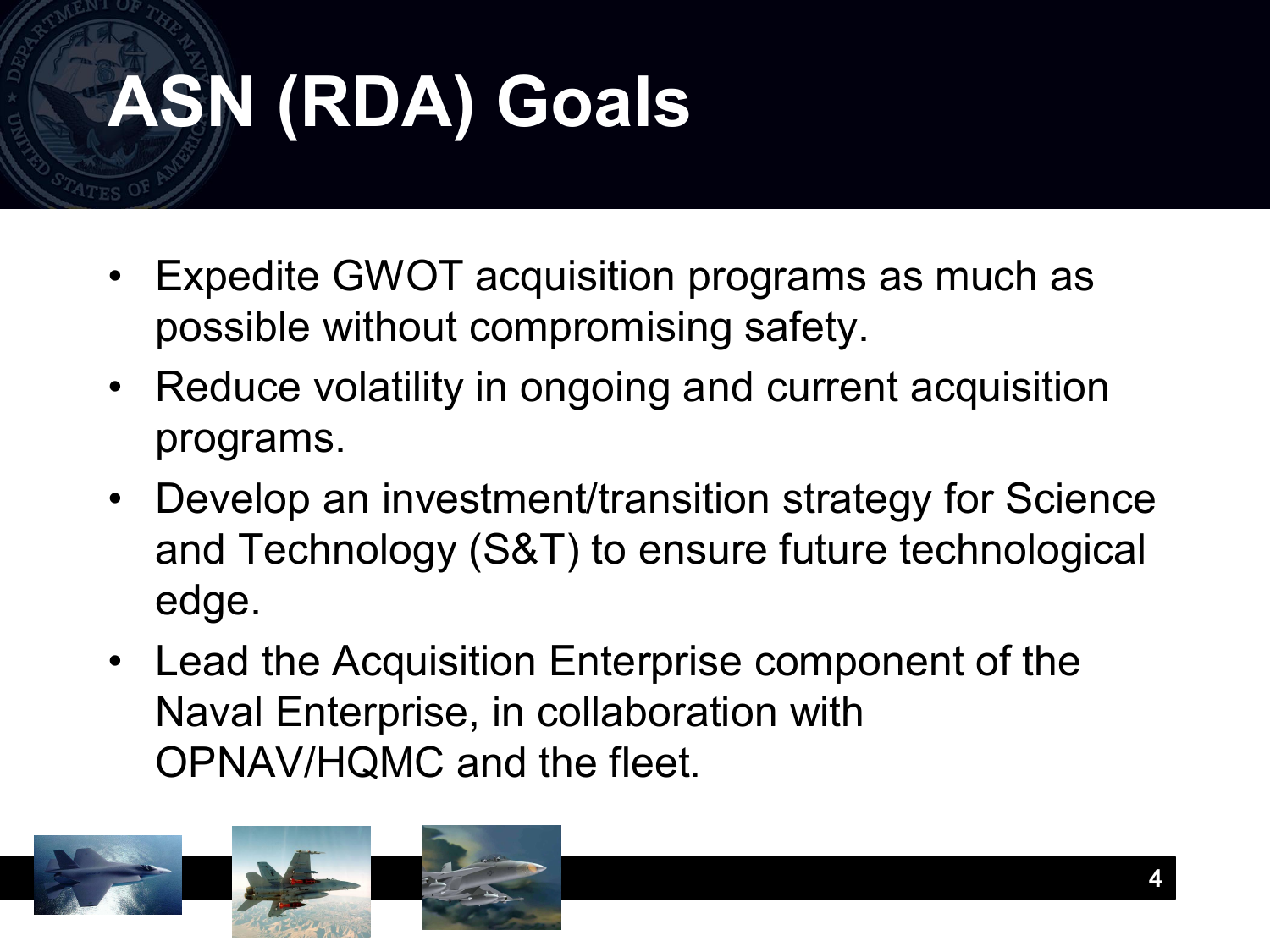# **Acquisition Volatility**

- Definition tending to vary often or widely
- Program characteristics that affect acquisition program volatility:
	- Program complexity
	- Requirements fluctuation
	- Budget instability
	- Schedule demands
	- Contractor/PM optimism

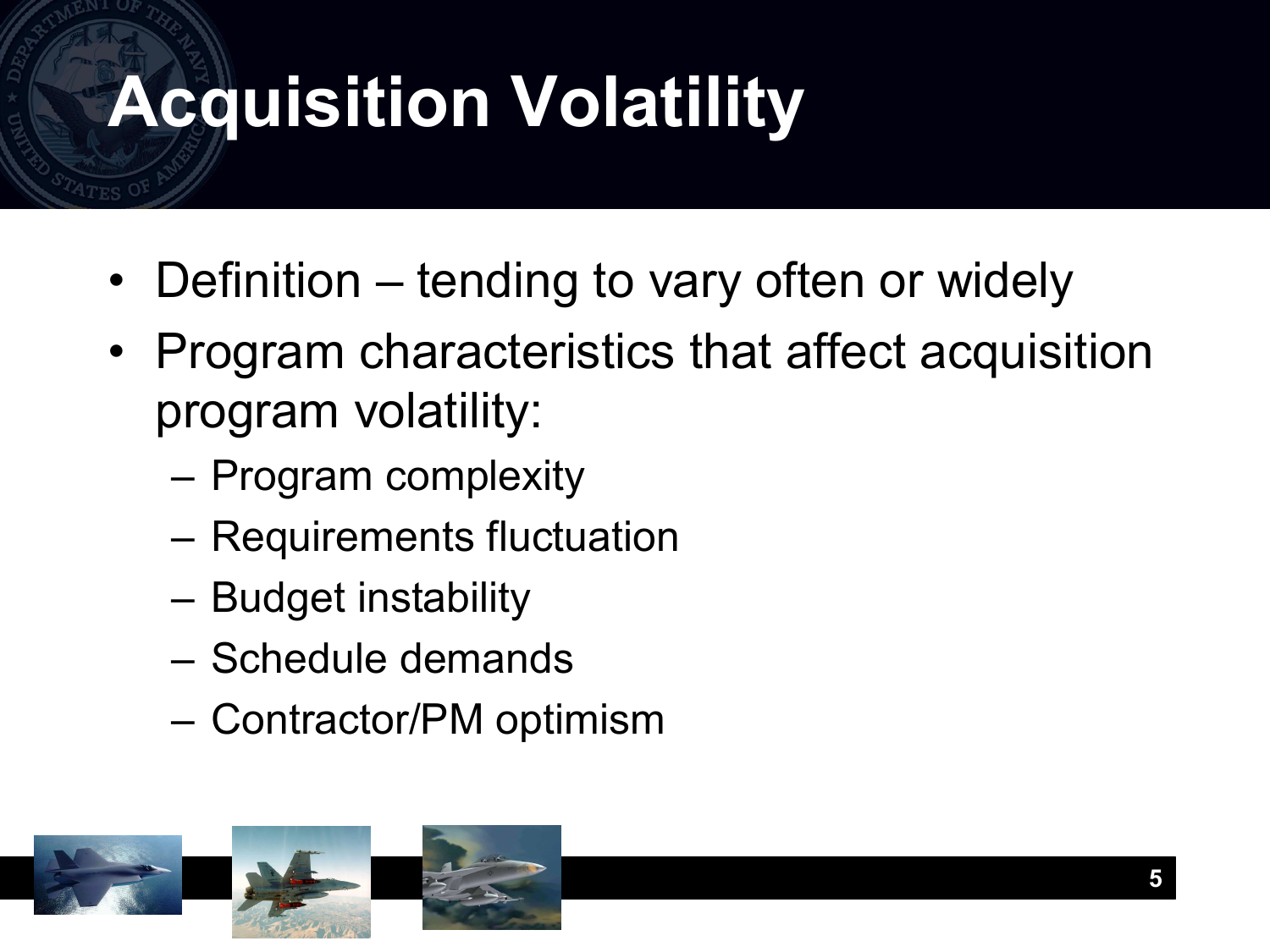### F/A-18E/F and EA-18G Aircraft Deliveries Continue 3 Months Ahead of Schedule and On Cost